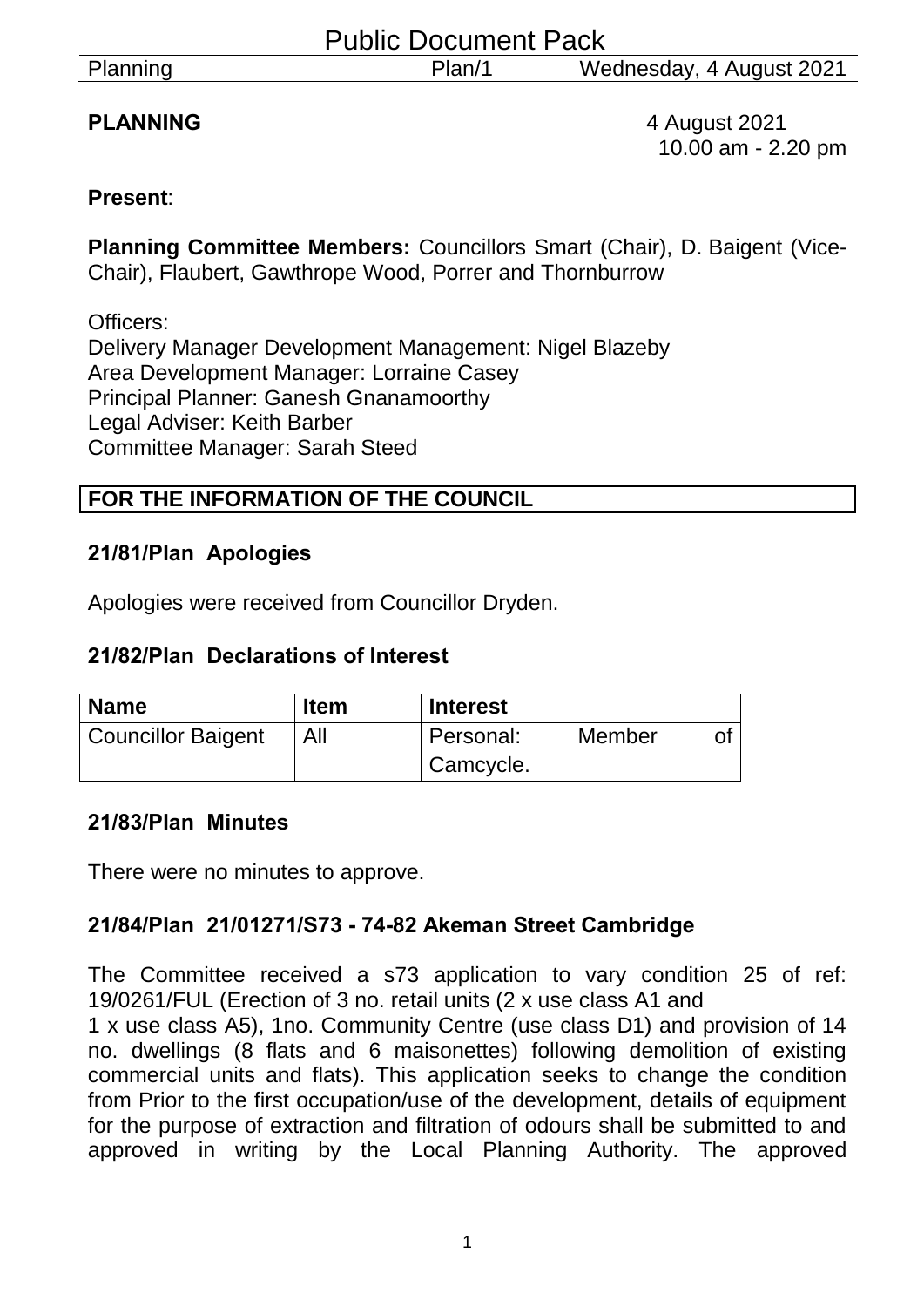| Planning | Plan/2 | Wednesday, 4 August 2021 |
|----------|--------|--------------------------|

extraction/filtration scheme shall be installed before the use hereby permitted is commenced and shall thereafter be retained as such. Reason: To protect the amenity of nearby properties. (Cambridge Local Plan 2018 policy 36) To Prior to the first use of the hot food takeaway unit, details of equipment for the purpose of extraction and filtration of odours shall be submitted to and approved in writing by the Local Planning Authority. The approved extraction/filtration scheme shall be installed before the use hereby permitted is commenced and shall thereafter be retained as such. Reason: To protect the amenity of nearby properties. (Cambridge Local Plan 2018 policy 36).

## The Committee:

**Unanimously resolved** to grant the application for planning permission in accordance with the Officer recommendation, for the reasons set out in the Officer's report, and subject to the conditions recommended by the Officer.

## **21/85/Plan 20/01229/FUL - 34 Barrow Road**

This item was considered and determined at the 29 July 2021 Planning Committee.

#### **21/86/Plan 21/00383/FUL - 5 Luard Close**

This item was considered and determined at the 29 July 2021 Planning Committee.

## **21/87/Plan 21/00437/FUL - 31 Newnham Road**

The Committee received an application for full planning permission.

The application sought approval for the change of use of the ground floor of the replacement building approved under planning permission ref. 18/1807/FUL for business use as an office (Class E)

Councillor Porrer proposed an amendment to the Officer's recommendation that condition 6 was amended to include nursery use.

This amendment was **carried unanimously**.

The Committee: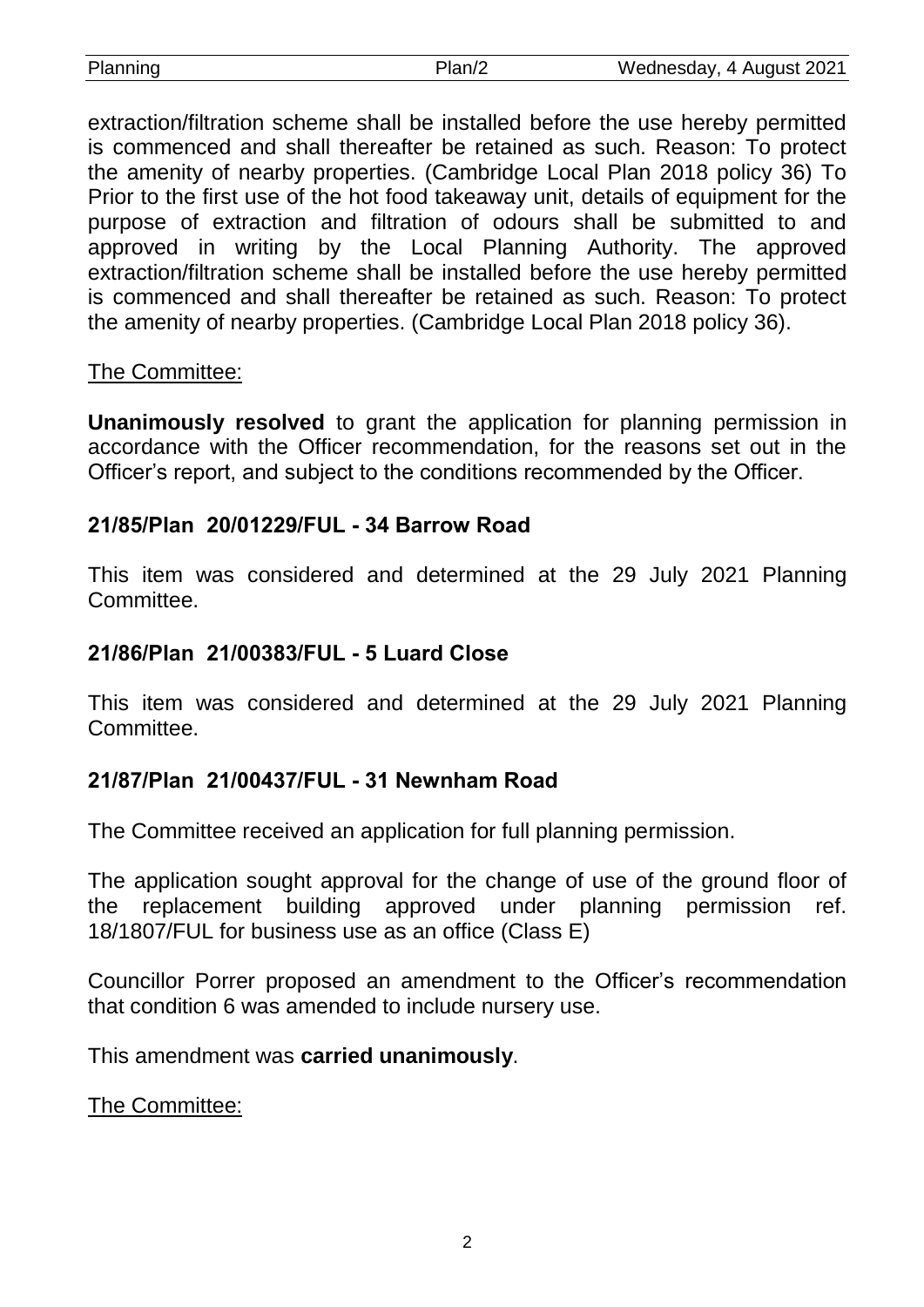| Planning | Plan/3 | Wednesday, 4 August 2021 |
|----------|--------|--------------------------|

**Unanimously resolved** to grant the application for planning permission in accordance with the Officer recommendation, for the reasons set out in the Officer's report, and subject to the conditions recommended by the Officer with delegated authority to officers to amend condition 6 to prohibit any nursery use.

# **21/88/Plan 21/00434/HFUL - 167 Chesterton Road**

This item was considered and determined at the 29 July 2021 Planning **Committee.** 

# **21/89/Plan 20/04076/FUL - 36 Wilberforce Road**

The Committee received an application for full planning permission.

The application sought approval for the demolition of the existing dwelling, garage and outbuildings and the erection of a new replacement dwelling with indoor swimming pool.

The Area Development Manager updated the report by referring to the additional information contained in the Amendment Sheet which included:

- i. Correcting figures contained in the space standards table.
- ii. Amendment to the conclusion of the report now making reference to the conservation area.
- iii. Amendment to condition 9 to make specific reference to the retention of the beech hedgerow at the front of the property.
- iv. Amendment to paragraph 8.5 of the officer report; the proposal now maintains a single entrance and exit to the site.

The Committee received a representation in objection to the application from the following (written statement read by Committee Manager):

• Resident of 34 Wilberforce Road.

The representation covered the following issues:

i. The owners and occupants of No 34 continued to strongly object to the above application for the reasons set out in the detailed comments filed for No 34 Wilberforce Road on the Cambridge City Planning Portal on 3 November 2020 and which were available as part of the online file for this application.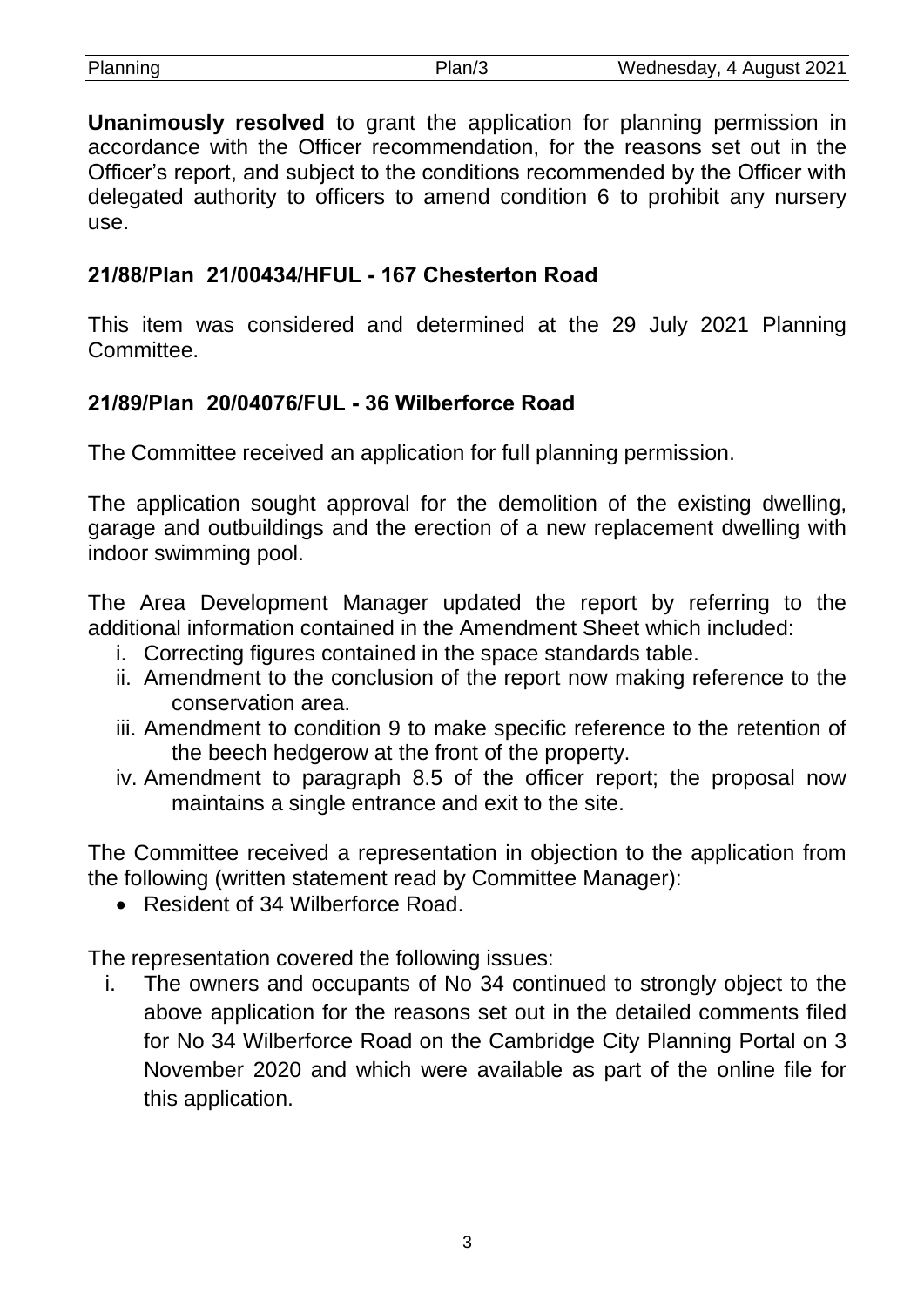| Planning | Plan/4 | Wednesday, 4 August 2021 |
|----------|--------|--------------------------|
|          |        |                          |

- ii. Believed there were sound planning objections to permission being granted for the proposed development which had not been adequately addressed in the report prepared for the Committee.
- iii. Noted a report prepared for the Committee by the planning officer had appeared on the public file with a publication date of 4 August and recommended approval of the scheme in its amended form.
- iv. Felt the report did not address the lack of public benefit identified in the objections. Nor did it adequately explain why it was desirable or necessary in the context of the Conservation Area to demolish a perfectly good house that was in keeping with its surroundings and which had such an important and commanding position overlooking Wilberforce Road and Emmanuel playing fields.
- v. The "sustainability" arguments in the officer report did not stack up next to the considerable environmental waste, emissions and disturbance that would result from a full scale demolition and rebuilding of a new, much larger house on site. Felt the swimming pool could be accommodated by a low-level rear extension to the property. This would create a fraction of the environmental impact, waste and disturbance of the present project and would not damage an asset of the Conservation Area or affect the amenity of adjacent properties.
- vi. It was not understood how the planning officer had been able to conclude in paragraph 8.10 that the proposals "*are not considered to have an adverse impact on the amenity of the neighbouring property (i.e. No.34)*" given the scale and nature of the new house, even in the amended application.
- vii. The suggestion in paragraph 8.21 of the officer report that "*in terms of sustainability benefits the existing property is very poor in terms of environmental performance*" ignored the fact that through refurbishment, rewiring etc its energy efficiency rating and performance could be massively increased (as was pointed out in the objections) and all without the acknowledged environment damage, pollution, waste and consumption of new materials etc caused by demolition and rebuilding. The applicant's sustainability report stated that due to the demolition etc there would be no material savings in terms of carbon emissions over its life – as was pointed out in the objections. The fact that the property and its grounds had largely been left unoccupied since it was purchased by the present owners may also have contributed to its "poor environmental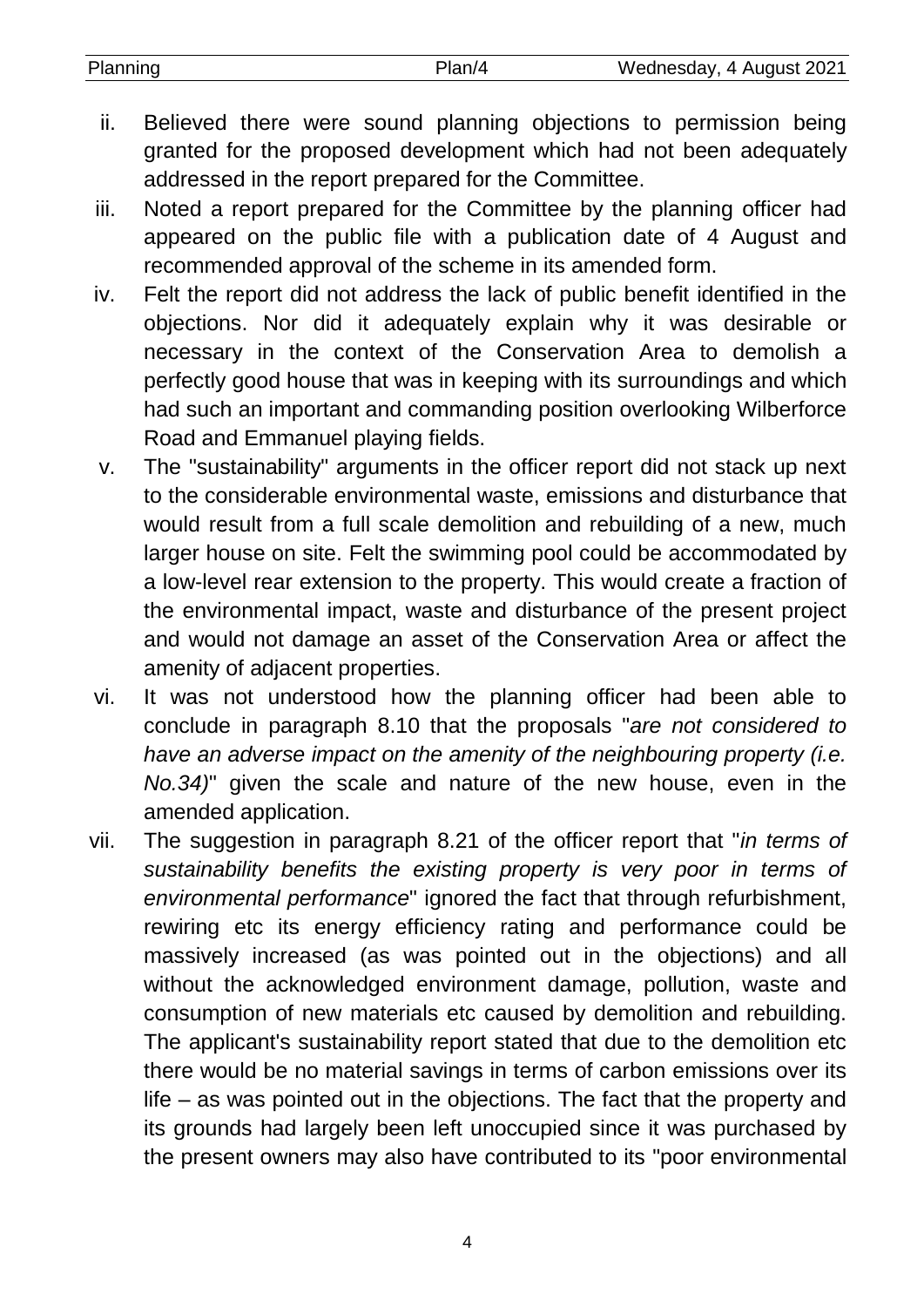| Planning | Wednesday, 4 August 2021 |
|----------|--------------------------|
|          |                          |

performance" but that was not an acceptable reason for favouring the grant of planning consent.

- viii. The whole scheme involved the demolition and building of a new house on site which would massively increase the noise and disturbance impact on those living at No.34, for a greatly extended period and this factor was simply glossed over in the planning officer's report at paragraph 8.22. Work is enabled to start at 0800 hrs during weekdays and on Saturdays. There would be no respite from the huge construction project, possibly for years.
	- ix. The occupants of No. 34 disagreed with the conclusion at paragraph 9.1 of the officer's report. Contrary to that conclusion, the unnecessary demolition of the property and rebuilding would have an adverse impact on the character of the Conservation area and the amenity of No.34. It was not justified in terms of "sustainability" and the expansion of the size of this property and addition of new amenities such as the swimming pool could be readily achieved through a less damaging, disruptive and visually intrusive rear extension. Further, there was in substance no countervailing public benefit whatsoever to be had from the project that justified the destruction of a Conservation Area asset in these circumstances.
	- x. Even in its amended form, this application should be rejected.

Jeremy Ashworth (Architect) addressed the Committee in support of the application.

# The Committee:

**Unanimously resolved** to grant the application for planning permission in accordance with the Officer recommendation, for the reasons set out in the Officer's report, subject to:

- i. the planning conditions set out in the Officer's report and the Amendment Sheet;
- ii. granted delegated authority to officers, in consultation with the Chair, Vice Chair and Spokes, to draft and include the following additional or amended conditions and informatives:
	- a. to secure on-site EV charging points;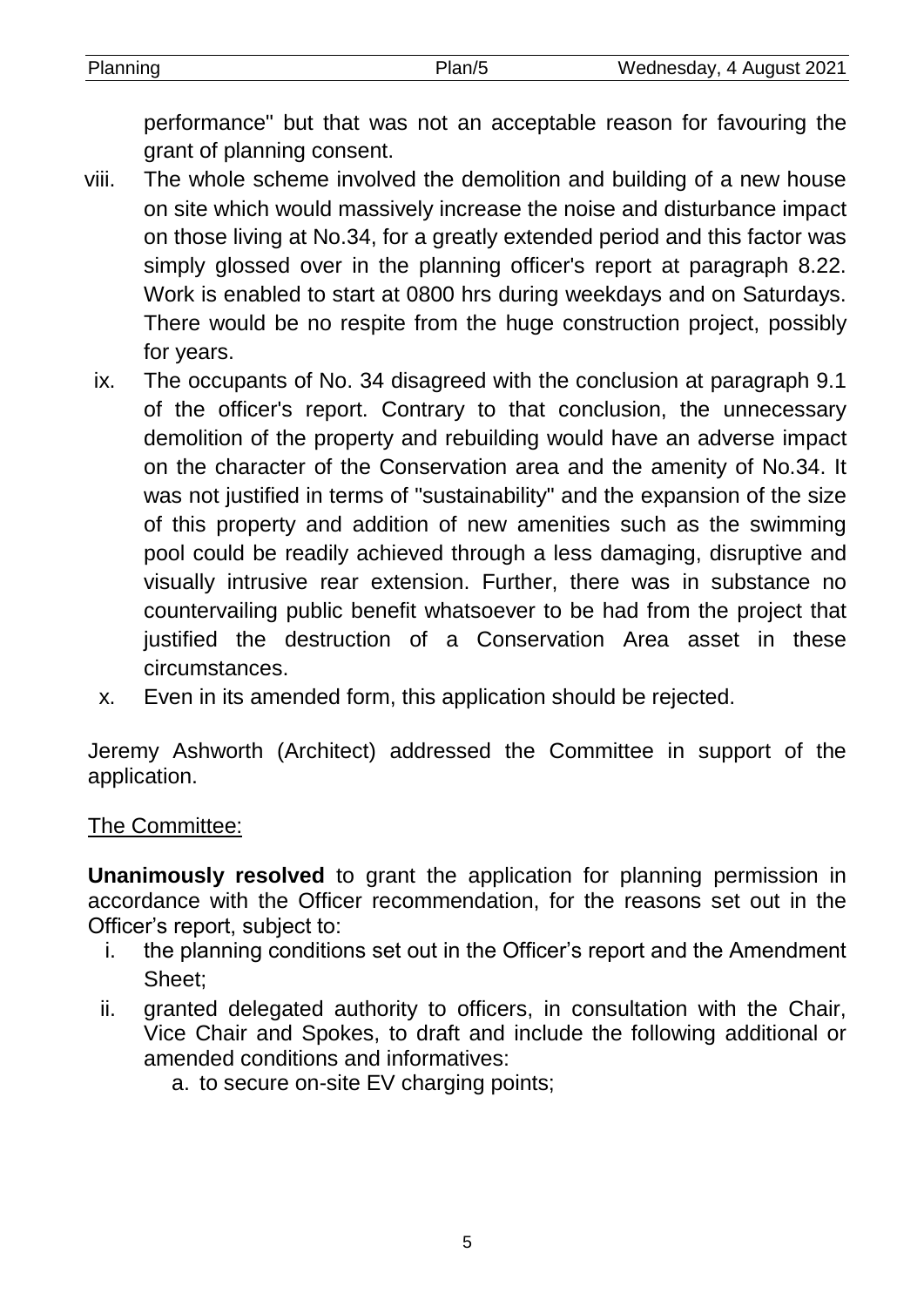| Planning | Wednesday, 4 August 2021 |
|----------|--------------------------|
|          |                          |

- b. for the details of cycle parking provision before development above ground level in order to meet the policy requirements set out in the Local Plan;
- c. for details of all plant and machinery to be used / provided serving the swimming pool;
- d. that condition 12 be amended to require a minimum of 10% net gain for biodiversity; and

An informative included on the planning permission in respect of air source heat pumps.

# **21/90/Plan 21/01125/HFUL - 8 Kelsey Crescent Cambridge**

The Committee received an application for retrospective full planning permission seeking approval for the erection of an ancillary annex.

The Delivery Manager Development Management corrected paragraph 8.2 of the officer's report and commented that if the application was refused it would not be for the Planning Committee to authorise enforcement action, that decision (whether or not to pursue enforcement) would be taken by the relevant authorised officer.

The Committee received a representation in objection to the application from a local resident:

- i. Expressed concern that the development had not been built in accordance with the approved plans. The plans were approved in 2019.
- ii. The roof overhang was not included in the approved plans.
- iii. The roof and fascia works were completed in March 2021.
- iv. Expressed concern that the annex could be let as a separate dwelling.
- v. Had been advised that the tree had been removed because of the groundworks.
- vi. Expressed concern with the scale of the development and the glare from the plastic fascia.
- vii. Queried how officers could comment on the development when they had not visited the site.
- viii. Stated the originally approved plans should be complied with and the annex used in accordance with the original permission.

The Committee Manager read a statement on behalf of the Applicant which addressed the Committee in support of the application.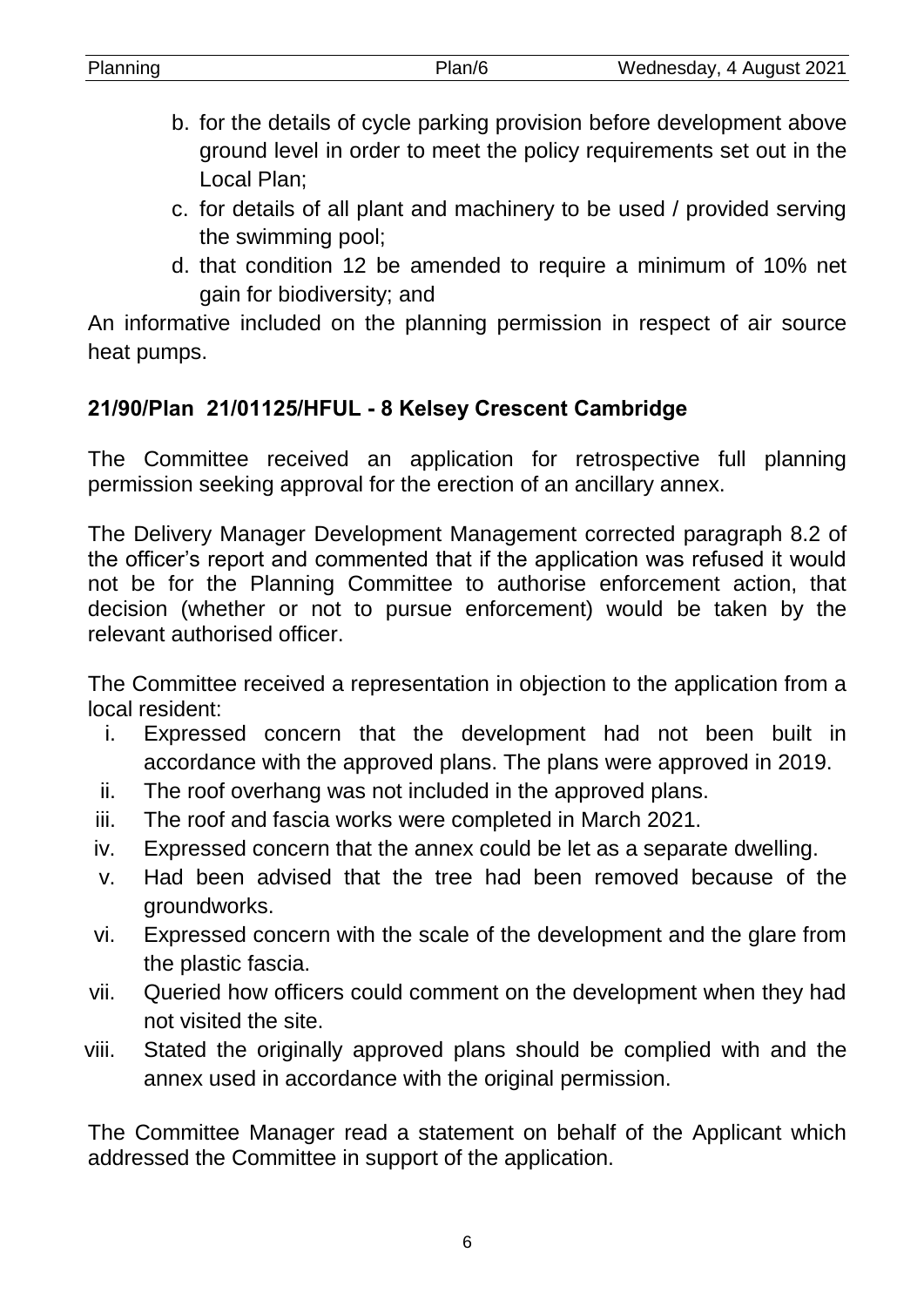Councillor Ashton (Cherry Hinton Ward Councillor) addressed the Committee about the application:

- i. Referred to a letter from the applicant which stated previously that:
	- 1. The existing garage would be extended and not demolished.
	- 2. They found their property too small, an extension was what they could afford. Planned to use the extension as a multi-function room.
	- 3. A second toilet and bathroom would be included in the extension.
- ii. Queried why the extension was not attached to the property but was built as a separate annex.
- iii. Queried why a door with a post box had been put into the annex.
- iv. Noted that the planning permission decision letter stated that development must be carried out in accordance with the approved plans and that failure to do so may invalidate the permission granted.
- v. When the development was being built, they contacted the Planning Department to query what was being built and were advised that the matter would be followed up with a retrospective planning application. Did not agree with this approach.
- vi. The height of the annex was higher than what had been agreed.
- vii. Expressed concerns regarding the overhang of the roof.
- viii. Noted that vehicles could no longer park in front of the property.
- ix. Requested that veranda extension rights should be removed from the property and that the fascia should be changed.

The Committee Manager read out the following points on behalf of Councillor Dryden (Cherry Hinton Ward Councillor):

- i. Had visited the site as a ward councillor.
- ii. Queried the scale of the building and whether the application should be approved.
- iii. Queried the need for a letterbox in the annex door.

The Delivery Manager Development Management made the following comments in response to issues raised by the public speakers:

- i. The application concerned an annex and not a dwelling.
- ii. It was not an offence to build not in accordance with approved plans. People would take a risk if they did not build their development in accordance with approved plans as enforcement action may be taken if it was considered expedient to do so.
- iii. Members should consider what had been built and whether this was acceptable in planning terms.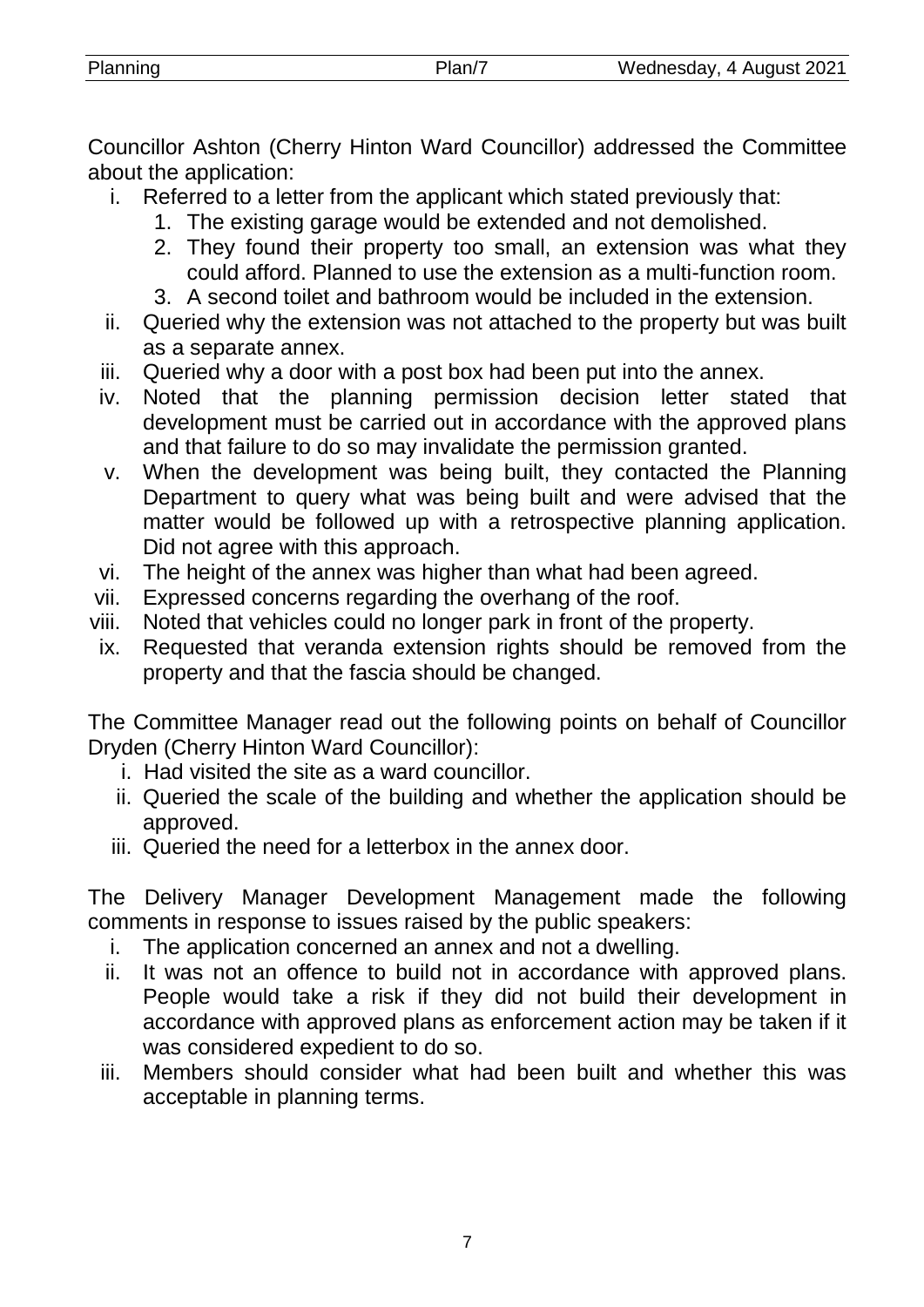| Planning | Plan/8 | Wednesday, 4 August 2021 |
|----------|--------|--------------------------|
|          |        |                          |

A vote was taken on the officer recommendation to approve the application with an additional condition regarding remedial treatment of the fascia, with delegated authority to officers to draft the condition. This was lost by 1 vote to 4.

## The Committee:

**Resolved (unanimously)** to refuse the application contrary to the Officer recommendation for the following reasons:

- i. By virtue of the siting and height of the building, together with its materials and detailing, which includes a deep white-painted fascia and overhang, the development fails to respond to its context and adversely affects the character and appearance of the area. Consequently, the proposal is contrary to policies 55, 56 and 57 of the Cambridge Local Plan 2018.
- ii. By virtue of the height, siting and design of the building, the development is an unacceptably overbearing presence on the garden of the adjacent property at 4 Windemere Close, contrary to Policies 55 and 57 of the Cambridge Local Plan 2018.

# **21/91/Plan 21/01342/HFUL - 14 Rathmore Road**

The Committee received an application for full planning permission.

The application sought approval for a single storey garage extension to create space for a workshop, the addition of 2 roof lights to the existing garage roof and minor amendments to the south elevation of the existing garage.

## The Committee:

**Unanimously resolved** to grant the application for planning permission in accordance with the Officer recommendation, for the reasons set out in the Officer's report, and subject to the conditions recommended by the Officer.

## **21/92/Plan 20/03966/FUL - 1 Blackhall Road**

The Committee received an application for full planning permission.

The application sought approval for the change of use from one dwelling to three flats, single storey rear extension and internal alterations.

The Committee Manager read a written statement on behalf of an objector: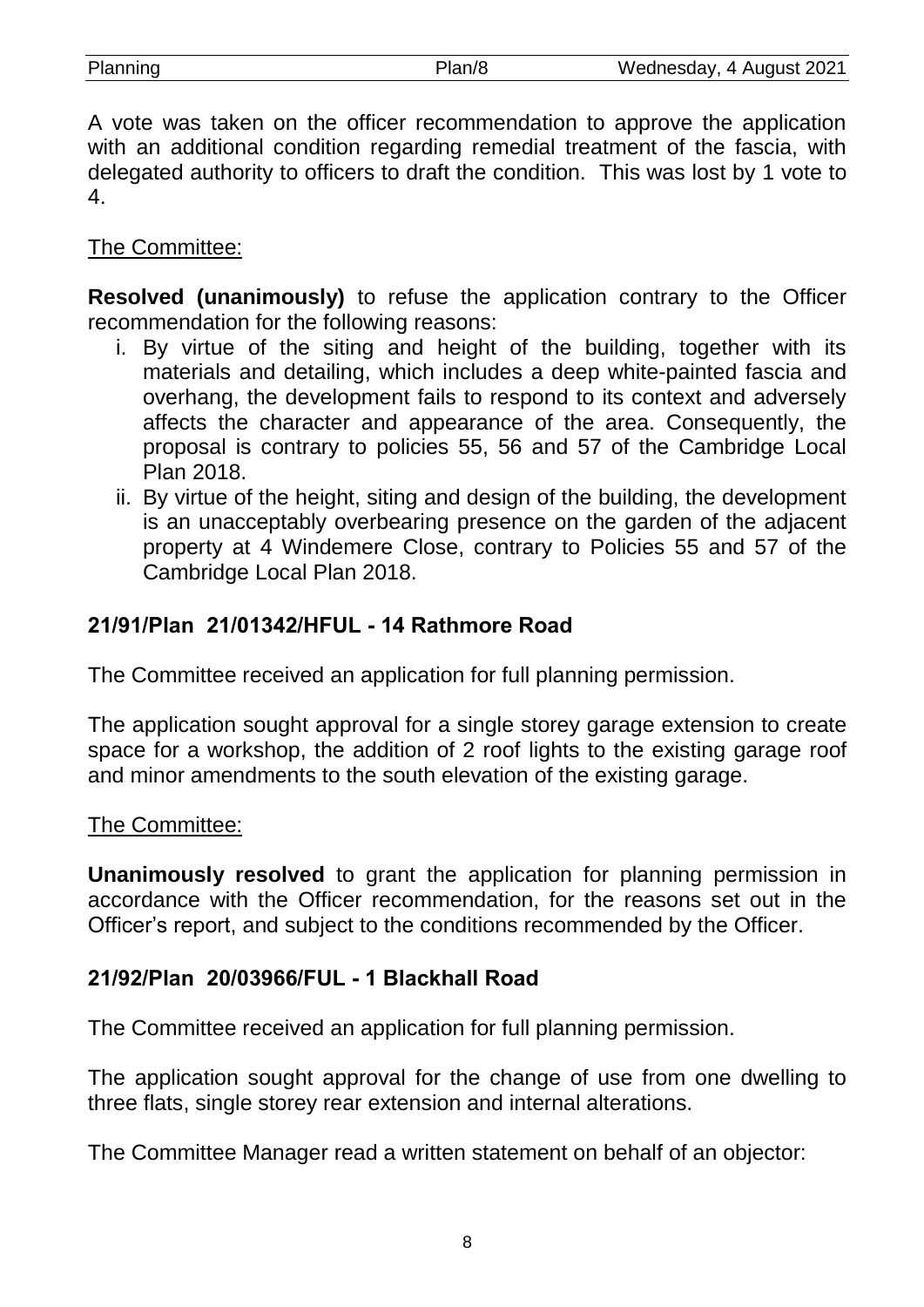The representation covered the following issues:

i. Objected to the planning application amendment and referred to Policy 52 of the Cambridge Local Plan (2018).

Policy 52: Protecting garden land and the subdivision of existing dwelling plots

- a. Proposals for development on sites that form part of a garden or group of gardens or that subdivide an existing residential plot will only be permitted where:
- b. the form, height and layout of the proposed development is appropriate to the surrounding pattern of development and the character of the area;
- c. sufficient garden space and space around existing dwellings is retained, especially where these spaces and any trees are worthy of retention due to their contribution to the character of the area and their importance for biodiversity;
- d. the amenity and privacy of neighbouring, existing and new properties is protected;
- e. provision is made for adequate amenity space, vehicular access arrangements and parking spaces for the proposed and existing properties; and
- f. there is no detrimental effect on the potential comprehensive development of the wider area.
- ii. The proposal by virtue of its footprint and density represented a cramped form of development which reduced the suburban quality of the area which is reinforced by spaciousness about and between the dwellings.
- iii. Blackhall Road is characterised bungalows on moderately sized plots. The proposal would take up a large proportion of the site area and the density did not reflect that of the area.
- iv. The frontage would be visually dominated by parking and did not represent a form of development where parking was well integrated within the site and would result in significant visual impact upon the immediate area.
- v. The proposed units offered a poor standard of accommodation. Some of the units were below the adopted National Space Standards (Policy 50). The outlook was generally poor and bedrooms to Flats 1 & 2 were likely to suffer noise and disturbance from other occupants.